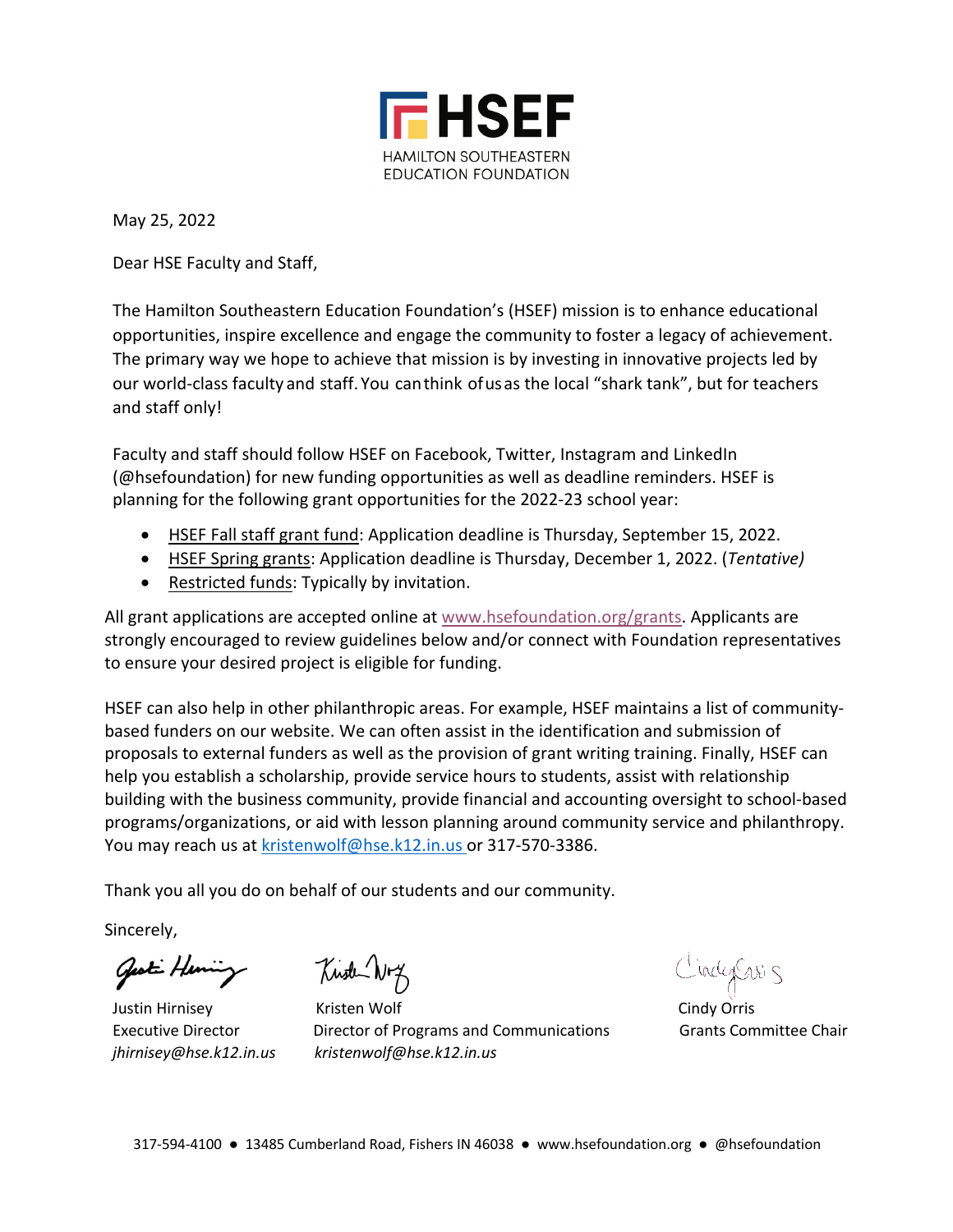

#### **Overview**

Since its inception in 2001, the Hamilton Southeastern Education Foundation (HSEF) has served the Hamilton Southeastern Schools community by supplementing state and local funding to support innovative programs that enhance educational growth.

The HSEF Grants Committee (Committee) reviews each grant application it receives. The Grant Committee is comprised of teachers representing a broad section of grade levels and disciplines as well as administrators and community leaders. The Committee may request additional information from the applicant or school administrators. Applications chosen for funding by the Committee are then recommended to the Foundation's board of directors for approval.

The Committee uses a combination of objective and subjective criteria when evaluating grant applications. In some instances, HSEF is not able to fund all requests due to budgetary constraints. This does not mean that a rejected application is unworthy of support, inappropriate or unsatisfactory.

Projects funded by HSEF have varied from a few hundred to \$75,000, though an average classroom grant is around \$2,000.

### **Grant Guidelines**

### ELIGIBILITY, PREFERENCES, RESTRICTIONS, AND CONDITIONS

Funding is only available to projects impacting HSE schools, staff and students and must be submitted and led by an HSE employee. There is no limit on the number of proposals or awards a faculty/staff member may submit or receive. Similarly, there is no limit on the number of awards an individual school or department may receive. However, past grant recipients must complete and submit their final grant report from their original awarded project by the listed due date in order to be eligible to apply for a new grant.

HSEF is seeking the best new ideas in education in any number of disciplines including, but not limited to, STEM, literacy, social justice, mental health, fitness, civics education, special education, and physical space. HSEF funding supports all 22 local schools, central office, and departments such as school nursing, school counseling, food services, and transportation.

In general, high value criteria include innovation, creativity, educational value, student impact, and the ability to leverage community support and funding.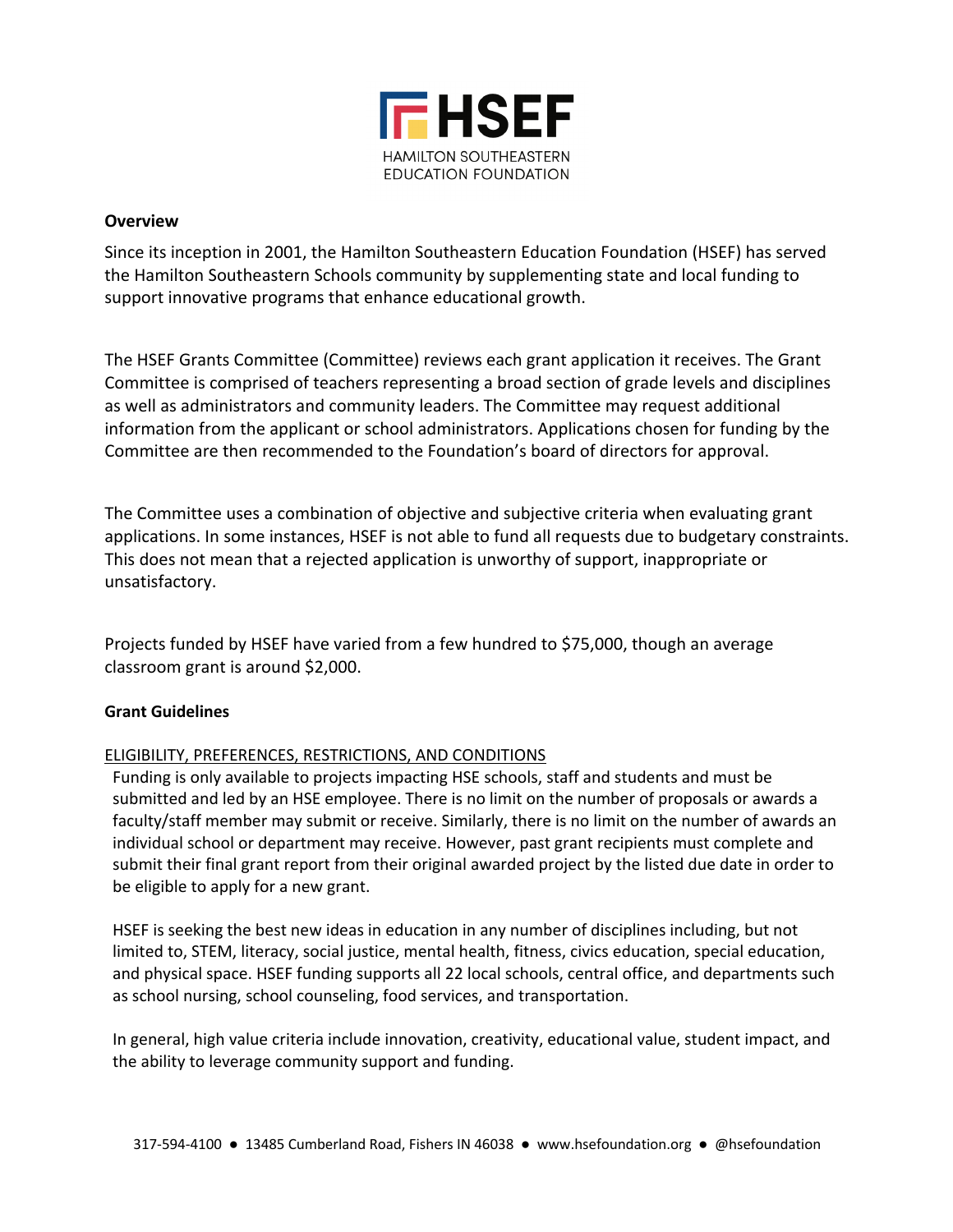

Though each proposal will be evaluated, HSEF *generally* does NOT provide funding for the following:

- Highly consumable supplies including: apparel, food, and party supplies
- Incentives or monetary prizes
- Basic classroom or student needs including curriculum books without an innovative program
- Courses taken by staff for credit toward a degree or advanced salary schedule
- Compensation and benefits for employees or students
- Travel Expenses
- Student Club Expenses

*NOTE: The committee will not fund new awards to individuals who have not completed the appropriate reporting or other requirements of previous awards.*

## APPLICATION

Applications are accepted online via www.hsefoundation.org. Applicants will likely be required to submit the following information. Note: the online system does not generate a copy of the proposal. If applicants want to retain a copy, they are encouraged to write their proposal in Word and then copy and paste the information into the appropriate fields. Applicants should notify his/her Principal/Supervisor of the project and intended proposal and secure support.

1. Project Director: An application may be prepared by any Hamilton Southeastern Schools' employee or group of employees. While multiple staff members can participate, there can only be one project director. The project director will be responsible for all communication with the foundation as well as the management, reporting and implementation of the project.

2. Abstract: Brief, succinct overview of the project, including the estimated number of students directly impacted. If awarded, this will serve as your project description online, in press releases, and in recognition spots (i.e. to the HSE School Board).

3. Project Need: Describe the need for the proposed project. Include any information about the purpose of the project along with key goals and/or rational that the project will enhance the learning environment, promote academic excellence or enhance the student experience.

4. Innovation: Describe how this project is innovative. *This section is heavily weighted.*  Consider how is this project different from current practices? How does the project help serve students in a new way? Can this project serve as a pilot to other educators, schools, etc?

5. Project Activities: Include a timeline of your action steps. This section should include not only critical steps toward success, but target dates and responsible parties. Please include how and when you will announce the award and project to your school community, the district, and the public.

317-594-4100 ● 13485 Cumberland Road, Fishers IN 46038 ● www.hsefoundation.org ● @hsefoundation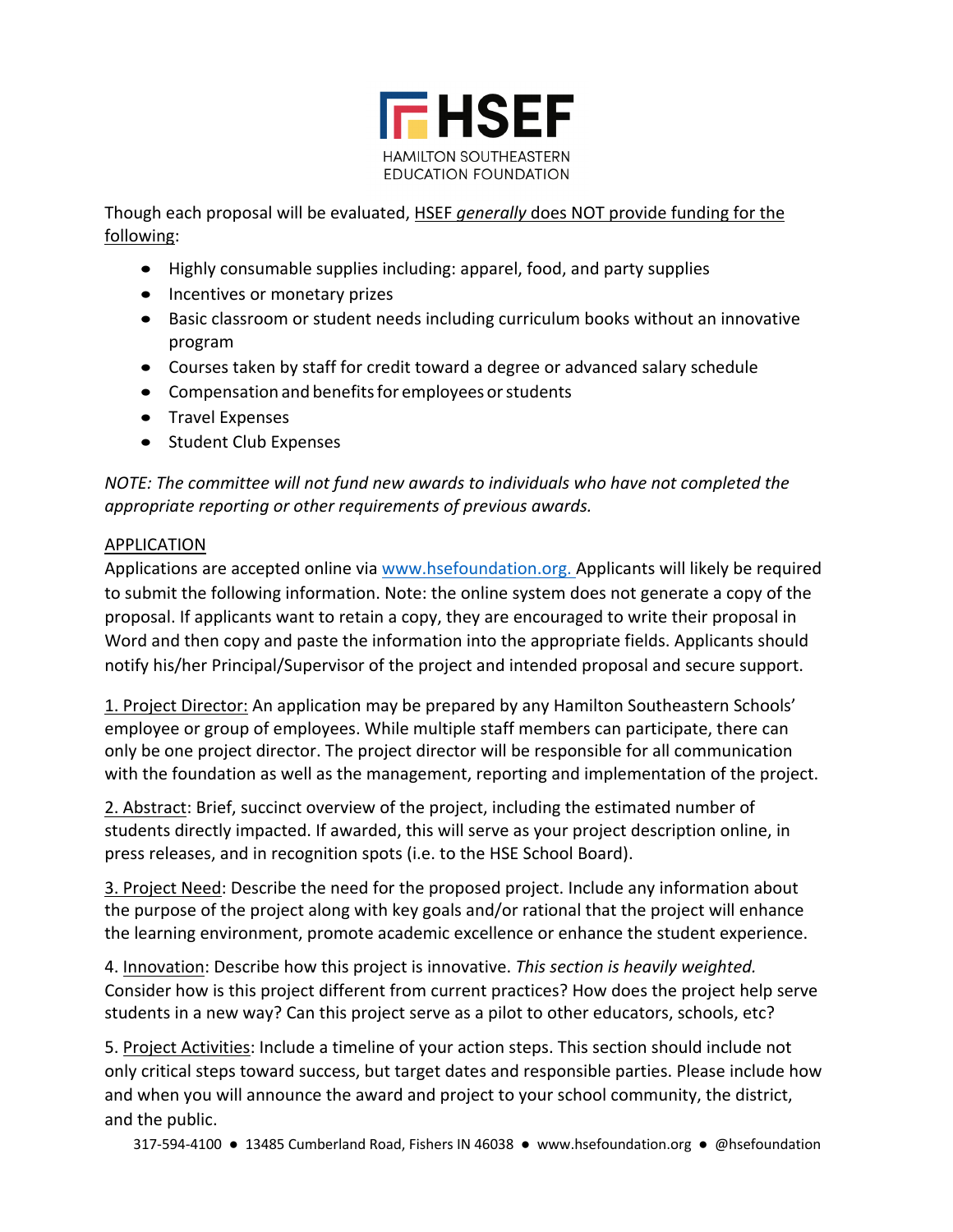

6. Evaluation: How will you evaluate the success of this program? Consider both qualitative and quantitative methods.

7. Budget: Applicants need to include a total cost of the project as well as a total amount requested from HSEF. The budget should include an itemized list of project expenses. This list should be inclusive of direct project expenditures as well as indirect expenses. Applicants should also identify any funding that is or could be available from other sources.

8. Technology and Facility Approval: We recognize that many applications will incorporate technology and/or facilities into existing curriculum. For proposals that utilize these resources, approval from Jeff Harrison and/or Lisa Hogenkamp must be secured. There is a section of the proposal that can support this request. In addition to completing the recommender request section within the application, applicants must connect with Jeff Harrison and/or Lisa Hogenkamp via email to explain project elements.

## FUNDS

Faculty and Staff may apply for funding from one or more of the following sources:

- HSEF Fall HSE Staff Grant Fund Grant proposals are due by midnight on Thursday, September 15th, 2022.
- HSEF Spring Grant Fund Application deadline is tentatively beginning of December of 2022. Students work with an HSE staff member who acts as a mentor for students to create an idea, research the process/materials, create a proposal, and implement funded projects.
- Restricted Funds HSEF administers several restricted funds. These funds tend to be discipline specific (i.e. Civics Education, wellness, Mental Health). Faculty and staff are encouraged to follow HSEF online, visit the website, or contact HSEF staff to learn about the availability of these funds.

# AWARD REQUIREMENTS AND EXPECTATIONS

Written notification of decisions will generally occur within six (6) weeks, and all applicants (both those awarded and those declined) will be notified. Grant recipients will also be publicized on the HSEF website and likely via press release, school-based recognition and other communication methods.

HSEF expects that an applicant will begin the project as soon as possible and as described in the application. Details regarding how to access your funds will be included in your award letter. Modifications to the project and/or the budget may only be made after written approval has been secured.